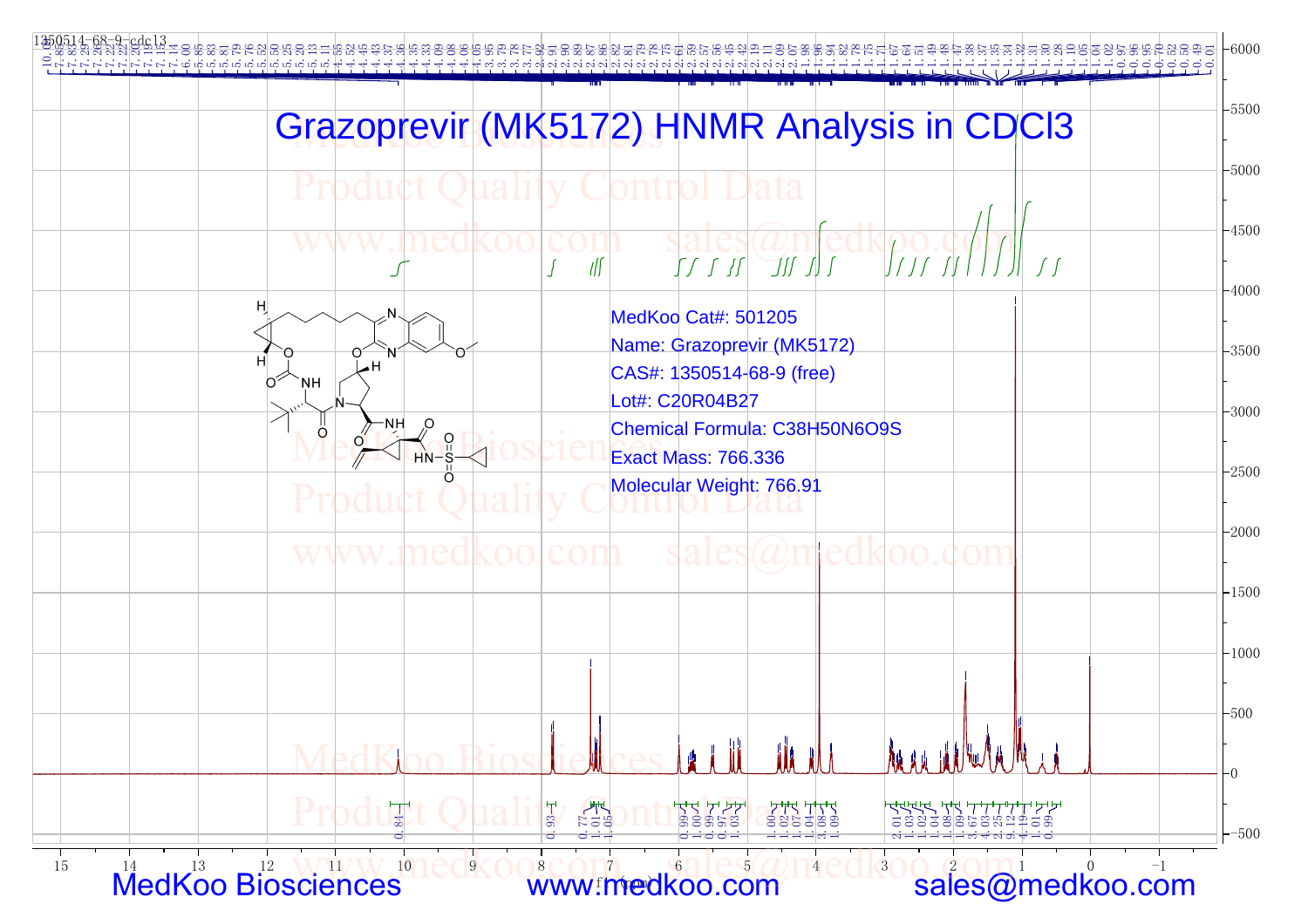## Grazoprevir (MK5172) HPLC Analysis

**Sample Name Acq. Operator Spec. Reported** 

**: MK-5172 : C**

**: Integration**

**Seq. Line : 0 Location : Vial 34 Inj : 0 Inj Volume : 7 ul**





MedKoo Cat#: 501205 Name: Grazoprevir (MK5172) CAS#: 1350514-68-9 (free) Lot#: C20R04B27 Chemical Formula: C38H50N6O9S Exact Mass: 766.336 Molecular Weight: 766.91